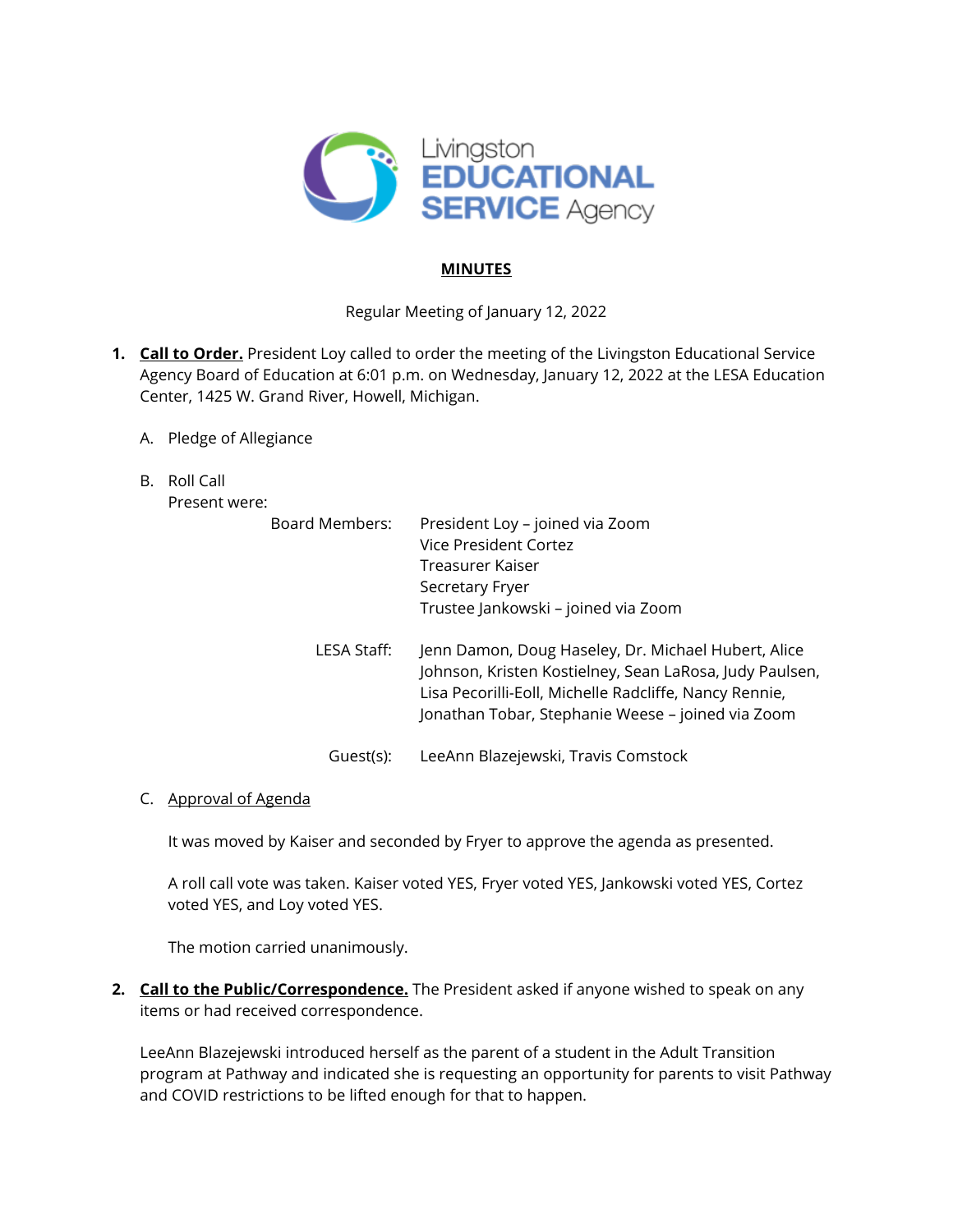Board Minutes – January 12, 2022 Page 2

# **3. Approval of Consent Agenda**

It was moved by Kaiser and seconded by Jankowski to approve the Consent Agenda.

A roll call vote was taken. Kaiser voted YES, Jankowski voted YES, Fryer voted YES, Cortez voted YES, and Loy voted YES.

The motion carried unanimously.

- A. Personnel Board Report The Personnel Board Report was presented for approval.
- B. Approval: Financial Information The following financials were presented for approval:
	- Check Register of November 2021
	- Purchase Card Transactions of November 2021

### C. Approval: Minutes

The following minutes were presented for approval:

- Regular Board Meeting of December 15, 2021
- D. Superintendent's Reimbursement of Expenses

### **4. Presentation(s).**

- A. Head Start GSRP Professional Learning Plan for Literacy updates were provided by Sean LaRosa and her staff, Lisa Pecorilli-Eoll, Nancy Rennie, and Kristen Kostielney.
- B. January is School Board Appreciation month, and Board members received several items made by students in our programs in appreciation of all the Board members do for LESA. Board members also acknowledged their appreciation for staff and what they do for the Agency.

### **5. Information Items**

A. Custodial Services

Livingston ESA currently contracts with Work Skills to provide custodial services for the Education Center, Pathway and the Bus Garage. In December, Work Skills notified the Agency that the agreement would be terminating January 6, 2022. To offer enough time to develop a plan, and to not interrupt custodial services, the termination date was moved to February 1, 2022.

The goal of the Agency is to retain the current custodial staff (2 full time and 2 part time) either as direct employees or through another service company. The current plan that is being explored is to directly employ the two full time custodians. The two part time staff